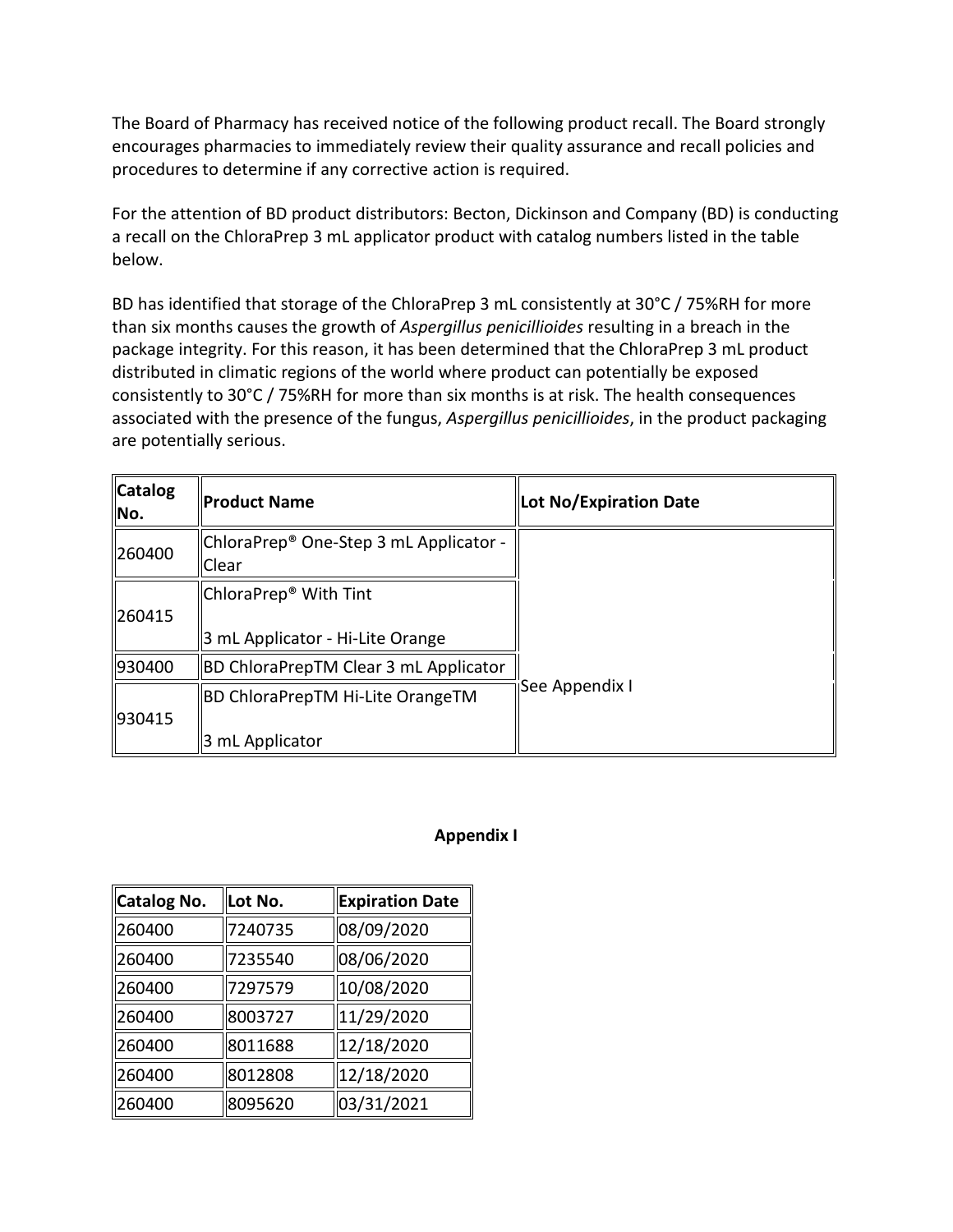| <b>Catalog No.</b> | Lot No. | <b>Expiration Date</b> |
|--------------------|---------|------------------------|
| 260400             | 8087784 | 03/31/2021             |
| 260400             | 8095620 | 03/31/2021             |
| 260400             | 8106737 | 04/30/2021             |
| 260400             | 8130509 | 04/30/2021             |
| 260400             | 8165721 | 06/30/2021             |
| 260400             | 8187644 | 06/30/2021             |
| 260400             | 8205560 | 07/31/2021             |
| 260400             | 8247508 | 08/31/2021             |
| 260400             | 8289654 | 09/30/2021             |
| 260400             | 8155991 | 05/31/2021             |
| 260400             | 8304783 | 10/31/2021             |
| 260400             | 8332585 | 11/30/2021             |
| 260400             | 8338794 | 11/30/2021             |
| 260400             | 9007921 | 12/31/2021             |
| 260400             | 9030934 | 01/31/2022             |
| 260400             | 9015917 | 12/31/2021             |
| 260400             | 9015920 | 12/31/2021             |
| 260400             | 9045819 | 01/31/2022             |
| 260400             | 9045819 | 01/31/2022             |
| 260400             | 9052554 | 02/28/2022             |
| 260400             | 9046572 | 02/28/2022             |
| 260400             | 9071761 | 02/28/2022             |
| 260400             | 9087982 | 03/31/2022             |
| 260400             | 9087980 | 03/31/2022             |
| 260400             | 9100768 | 03/31/2022             |
| 260400             | 8337646 | 11/30/2021             |
| 260400             | 9101529 | 03/31/2022             |
| 260400             | 9092575 | 03/31/2022             |
| 260400             | 9105675 | 03/31/2022             |
| 260400             | 9113528 | 04/30/2022             |
| 260400             | 9059817 | 02/28/2022             |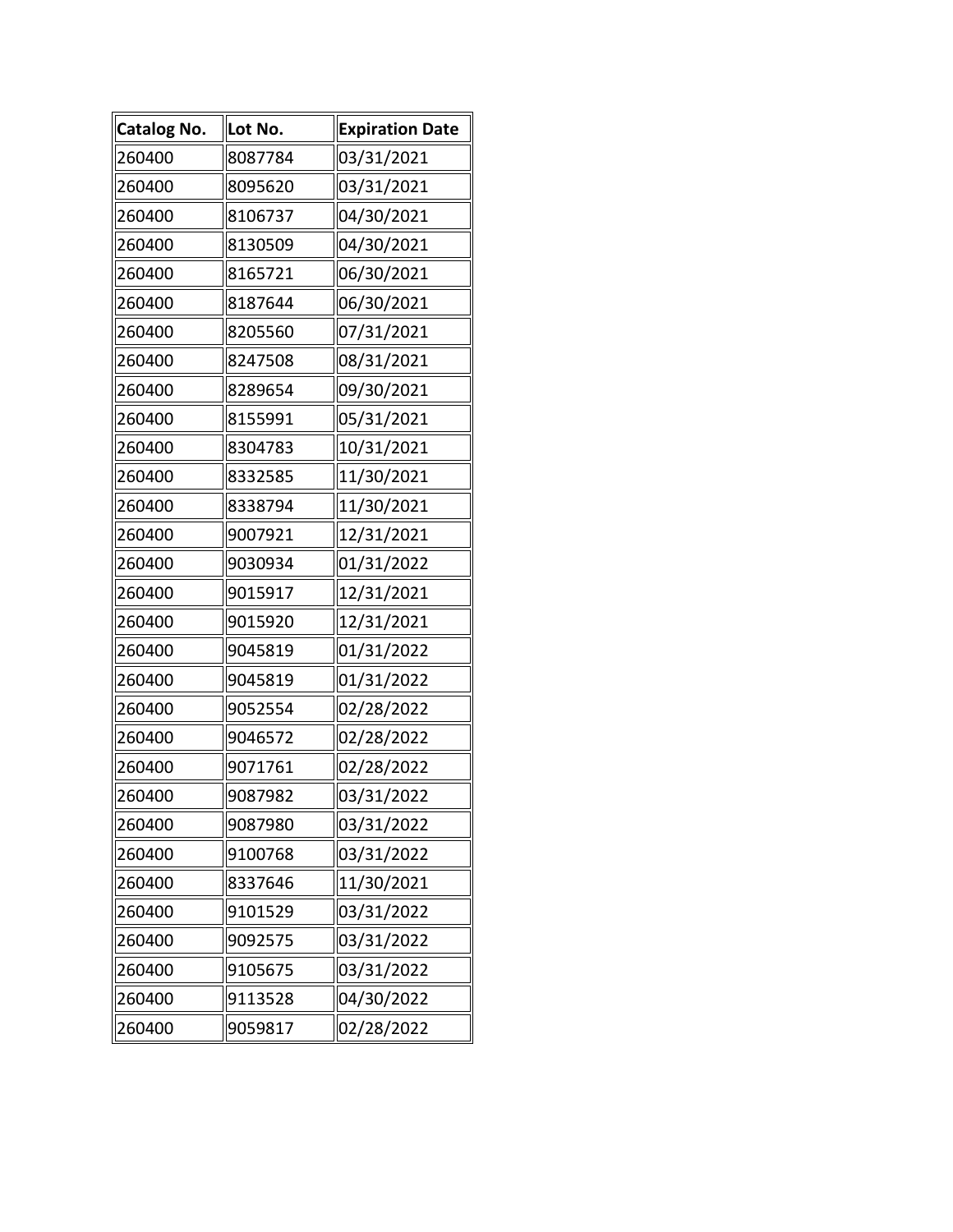| Catalog No. | Lot No. | <b>Expiration Date</b> |
|-------------|---------|------------------------|
| 260400      | 9087982 | 03/31/2022             |
| 260400      | 9105675 | 03/31/2022             |
| 260400      | 9123753 | 04/30/2022             |
| 260400      | 9135816 | 05/31/2022             |
| 260400      | 9133928 | 04/30/2022             |
| 260400      | 9165856 | 05/31/2022             |
| 260400      | 9199815 | 06/30/2022             |
| 260400      | 9196196 | 06/30/2022             |
| 260400      | 9198900 | 06/30/2022             |
| 260400      | 9199815 | 06/30/2022             |
| 260400      | 9205441 | 07/31/2022             |
| 260400      | 9194257 | 06/30/2022             |
| 260400      | 9200420 | 06/30/2022             |
| 260400      | 9233323 | 08/31/2022             |
| 260400      | 9233645 | 08/31/2022             |
| 260400      | 9241929 | 08/31/2022             |
| 260400      | 9238871 | 08/31/2022             |
| 260400      | 9253785 | 08/31/2022             |
| 260400      | 9261886 | 09/30/2022             |
| 260400      | 9293445 | 10/31/2022             |
| 260400      | 9278673 | 09/30/2022             |
| 260400      | 9293445 | 10/31/2022             |
| 260400      | 9291336 | 10/31/2022             |
| 260400      | 9297772 | 10/31/2022             |
| 260400      | 9289666 | 09/30/2022             |
| 260400      | 9297772 | 10/31/2022             |
| 260400      | 9297772 | 10/31/2022             |
| 260400      | 9266348 | 09/30/2022             |
| 260400      | 9311057 | 10/31/2022             |
| 260400      | 9305777 | 10/31/2022             |
| 260400      | 9326162 | 11/30/2022             |
| 260400      | 9344775 | 11/30/2022             |
| 260400      | 9345956 | 11/30/2022             |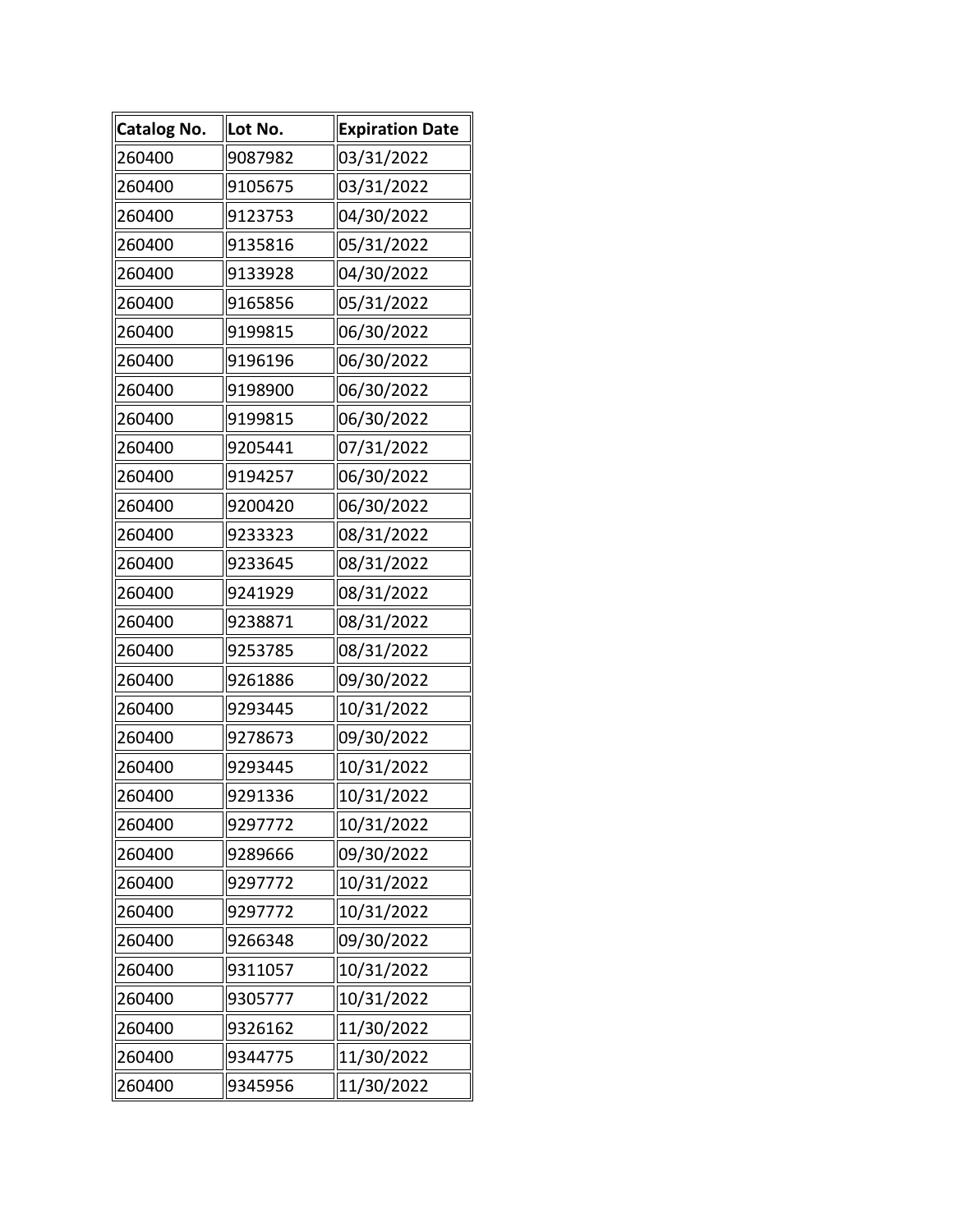| ∥Catalog No. | Lot No. | <b>Expiration Date</b> |
|--------------|---------|------------------------|
| 260400       | 9352330 | 12/31/2022             |
| 260400       | 0021072 | 01/31/2023             |
| 260400       | 0021072 | 01/31/2023             |
| 260400       | 0008777 | 12/31/2022             |
| 260400       | 0016325 | 12/31/2022             |

| <b>Catalog No.</b> | Lot No. | <b>Expiration Date</b> |
|--------------------|---------|------------------------|
| 260400             | 0030959 | 01/31/2023             |
| 260400             | 0104864 | 03/31/2023             |
| 260415             | 7194739 | 06/25/2020             |
| 260415             | 7214841 | 07/17/2020             |
| 260415             | 7213558 | 07/16/2020             |
| 260415             | 7227839 | 07/30/2020             |
| 260415             | 7276589 | 09/20/2020             |
| 260415             | 7198824 | 06/29/2020             |
| 260415             | 7275718 | 09/19/2020             |
| 260415             | 7289776 | 09/30/2020             |
| 260415             | 7306916 | 10/12/2020             |
| 260415             | 8011665 | 12/14/2020             |
| 260415             | 8015801 | 12/18/2020             |
| 260415             | 8031857 | 01/31/2021             |
| 260415             | 8033645 | 01/31/2021             |
| 260415             | 8127657 | 04/30/2021             |
| 260415             | 8137527 | 05/31/2021             |
| 260415             | 8151741 | 05/31/2021             |
| 260415             | 8158638 | 05/31/2021             |
| 260415             | 8164530 | 06/30/2021             |
| 260415             | 8220737 | 07/31/2021             |
| 260415             | 8235991 | 08/31/2021             |
| 260415             | 8043978 | 01/31/2021             |
| 260415             | 8306694 | 10/31/2021             |
| 260415             | 8334983 | 11/30/2021             |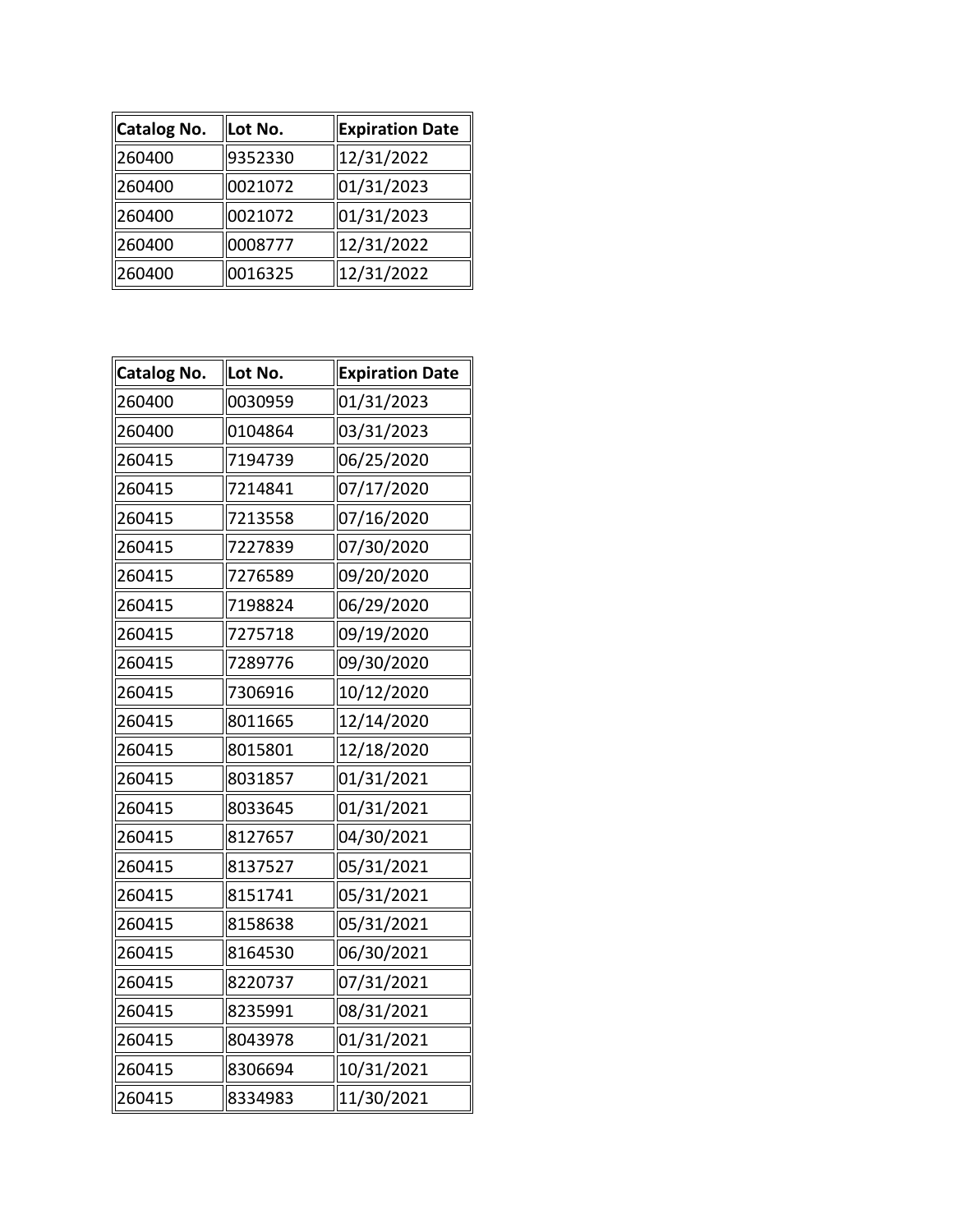| <b>Catalog No.</b> | Lot No. | <b>Expiration Date</b> |
|--------------------|---------|------------------------|
| 260415             | 9031893 | 01/31/2022             |
| 260415             | 9031893 | 01/31/2022             |
| 260415             | 9038599 | 01/31/2022             |
| 260415             | 9038599 | 01/31/2022             |
| 260415             | 9042938 | 01/31/2022             |
| 260415             | 9051563 | 02/28/2022             |
| 260415             | 9053560 | 02/28/2022             |
| 260415             | 9072856 | 02/28/2022             |
| 260415             | 9086532 | 03/31/2022             |
| 260415             | 9137904 | 05/31/2022             |
| 260415             | 9137904 | 05/31/2022             |
| 260415             | 9087985 | 03/31/2022             |
| 260415             | 9087985 | 03/31/2022             |
| 260415             | 9191256 | 06/30/2022             |
| 260415             | 9168975 | 06/30/2022             |

| Catalog No. | Lot No. | <b>Expiration Date</b> |
|-------------|---------|------------------------|
| 260415      | 9218464 | 07/31/2022             |
| 260415      | 9218595 | 07/31/2022             |
| 260415      | 9228305 | 08/31/2022             |
| 260415      | 9241932 | 08/31/2022             |
| 260415      | 9247742 | 08/31/2022             |
| 260415      | 9249471 | 08/31/2022             |
| 260415      | 9249471 | 08/31/2022             |
| 260415      | 9269603 | 09/30/2022             |
| 260415      | 9296395 | 10/31/2022             |
| 260415      | 9295914 | 10/31/2022             |
| 260415      | 9311076 | 10/31/2022             |
| 260415      | 9316348 | 11/30/2022             |
| 260415      | 9305775 | 10/31/2022             |
| 260415      | 9324565 | 11/30/2022             |
| 260415      | 9345911 | 11/30/2022             |